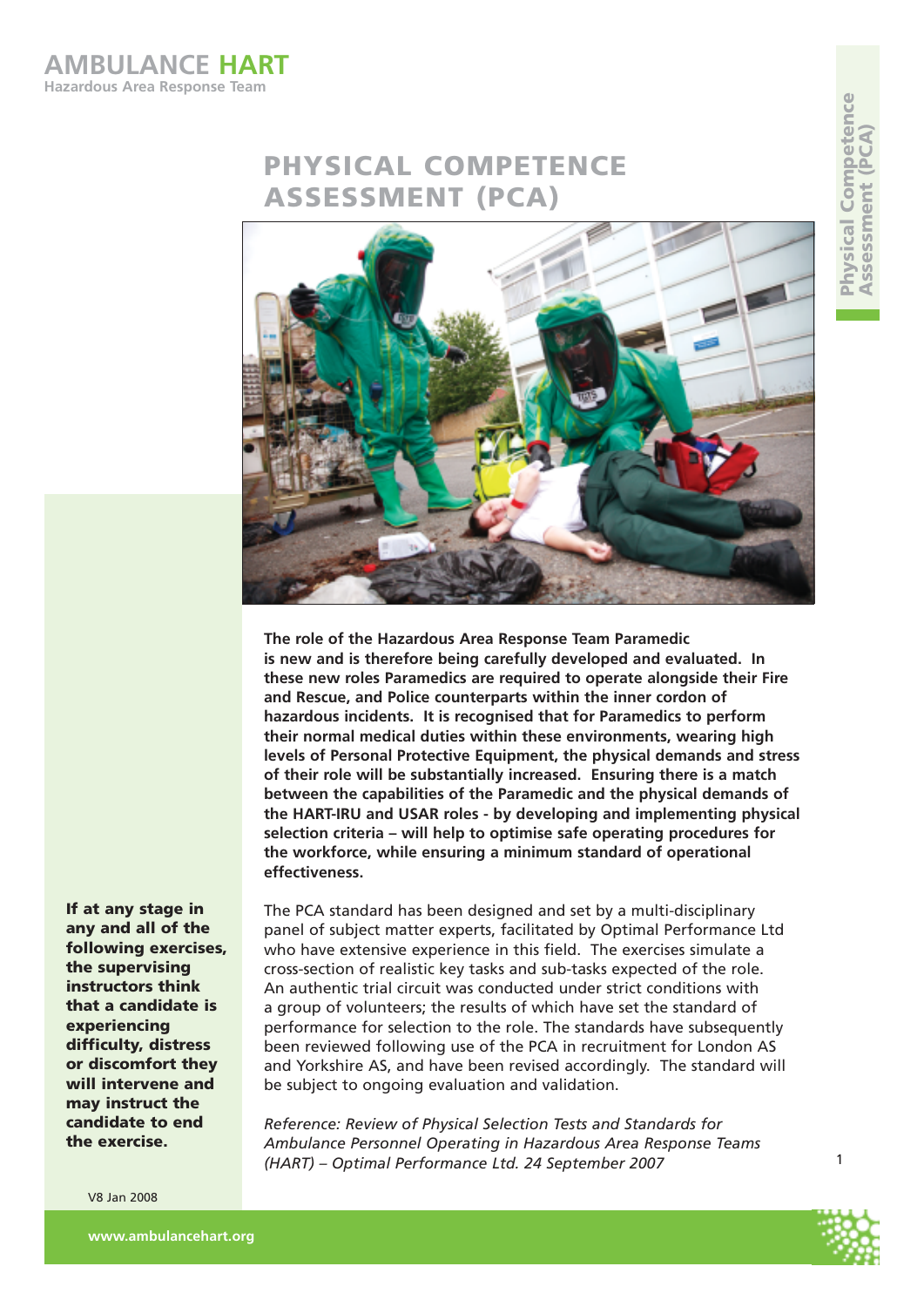







# **TEST: Circuit**

#### **DETAILS:**

- $Distance = 1200$  m.
- Weight carried  $= 35$  kg.
- Initial stair climb of one flight of stairs (15 steps)
- 9 circuits, including one flight of stairs (15 steps), duck under (1.5 m), step over (42 and 58 cm) and walk between 2 benches (31 cm apart) per circuit.
- Dummy drag at end of 9 circuits (75 kg, 15 m around 3 cones).
- **Manual dexterity.**

### **STANDARD:**

#### **Maximum 24 minutes.**

Candidates completing the circuit between 24 and 25 minutes, might be permitted to enter training, as risk candidates. The decision to allow these candidates into training would be left with the facilitators once they had conducted the next round of testing and had evidence of the distribution of scores.

#### **Criteria for failure:**

- If the candidate is deemed unsafe to continue by the safety staff
- Self withdrawal
- The candidate is not able to finish within the time limit Failure to stand up at the end of the manual dexterity task

#### **CORE TASKS:**

- This test reflects (partially) the physical demands of a reasonable worst case scenario – e.g. walking 3.2 km in an underground tunnel to rescue casualties; wearing EDBA and Gas Tight Suit, with obstacles to navigate.
- The manual dexterity reflects the ability to perform fine motor skills when tired and stressed (eg. triage and treatment once the casualty was reached, following penetration into the cordon area to the incident), whilst wearing PPE.











 $\overline{\phantom{a}}$